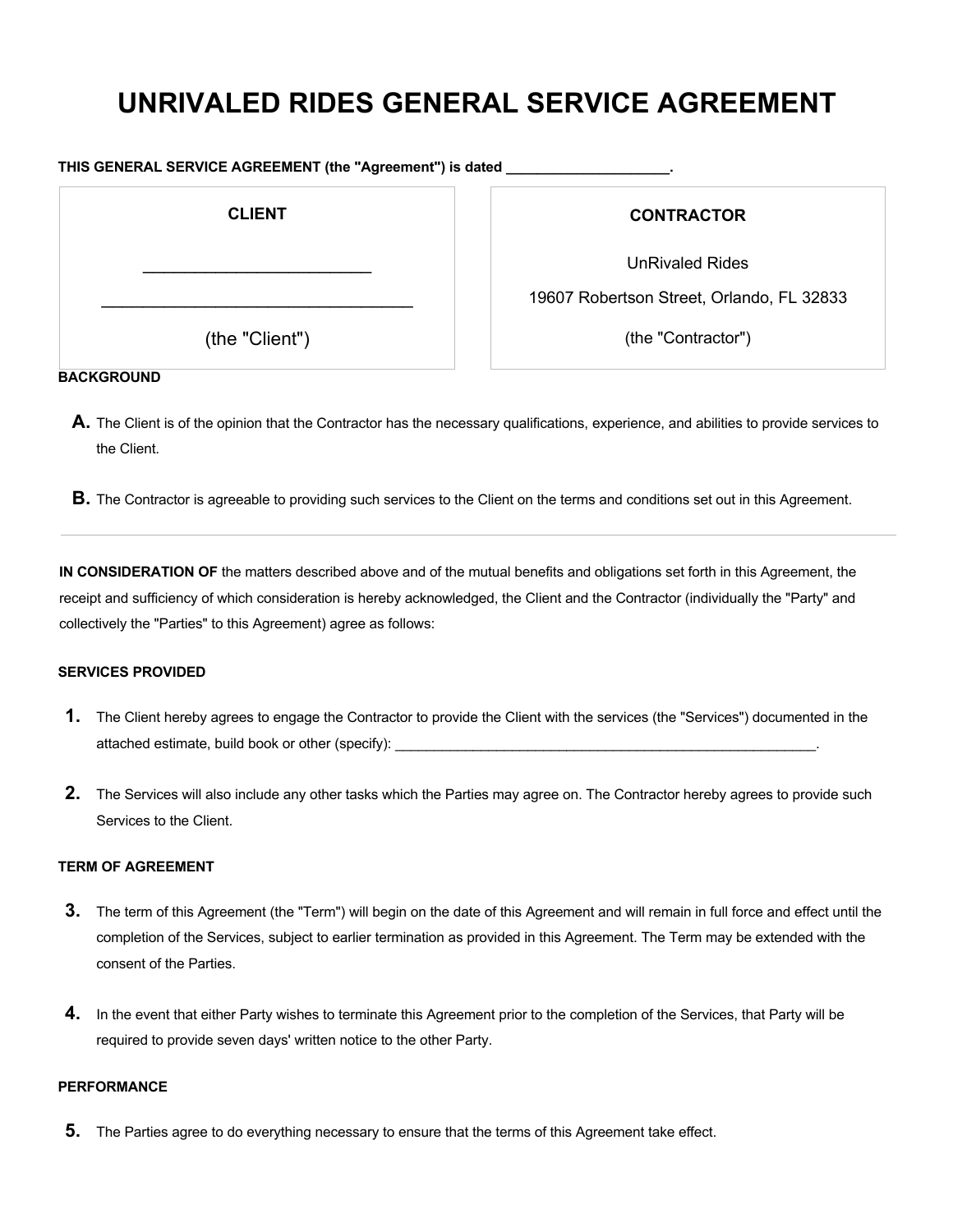# **COMPENSATION**

- **6.** The Contractor will charge the Client for the Services at the rate of \$85.00 per hour (the "Compensation").
- **7.** The Contractor will charge the Client retail prices for parts, materials, and supplies.
- **8.** The Contractor will charge the Client any applicable sales tax.
- **9.** The Client will be invoiced periodically as agreed by the Parties.
- **10.** Invoices submitted by the Contractor to the Client are due upon receipt.

# **CONFIDENTIALITY**

- **11.** The Contractor agrees that they will not disclose, divulge, reveal, report or use, for any purpose, any Confidential or Personal Information which the Contractor has obtained, except as authorized by the Client or as required by law. The obligations of confidentiality will apply during the Term and will survive indefinitely upon termination of this Agreement.
- **12.** All written and oral information and material disclosed or provided by the Client to the Contractor under this Agreement is Confidential or Personal Information regardless of whether it was provided before or after the date of this Agreement or how it was provided to the Contractor.

#### **OWNERSHIP OF INTELLECTUAL PROPERTY**

- **13.** All intellectual property and related material (the "Intellectual Property") that is developed or produced under this Agreement, will be the property of the Contractor. The Client is granted a non-exclusive limited-use license of this Intellectual Property.
- **14.** Title, copyright, intellectual property rights and distribution rights of the Intellectual Property remain exclusively with the Contractor.

#### **RETURN OF PROPERTY**

- **15.** Upon the expiration or termination of this Agreement, the Contractor will return to the Client any property, documentation, records, or Confidential Information which is the property of the Client.
- **16.** In the event that this Agreement is terminated by the Client prior to completion of the Services the Contractor will be entitled to recovery from the site or premises where the Services were carried out, of any materials or equipment which is the property of the Contractor or, where agreed between the Parties, to compensation in lieu of recovery.

#### **CAPACITY/INDEPENDENT CONTRACTOR**

**17.** In providing the Services under this Agreement it is expressly agreed that the Contractor is acting as an independent contractor and not as an employee. The Contractor and the Client acknowledge that this Agreement does not create a partnership or joint venture between them, and is exclusively a contract for service. The Client is not required to pay, or make any contributions to, any social security, local, state or federal tax, unemployment compensation, workers' compensation, insurance premium,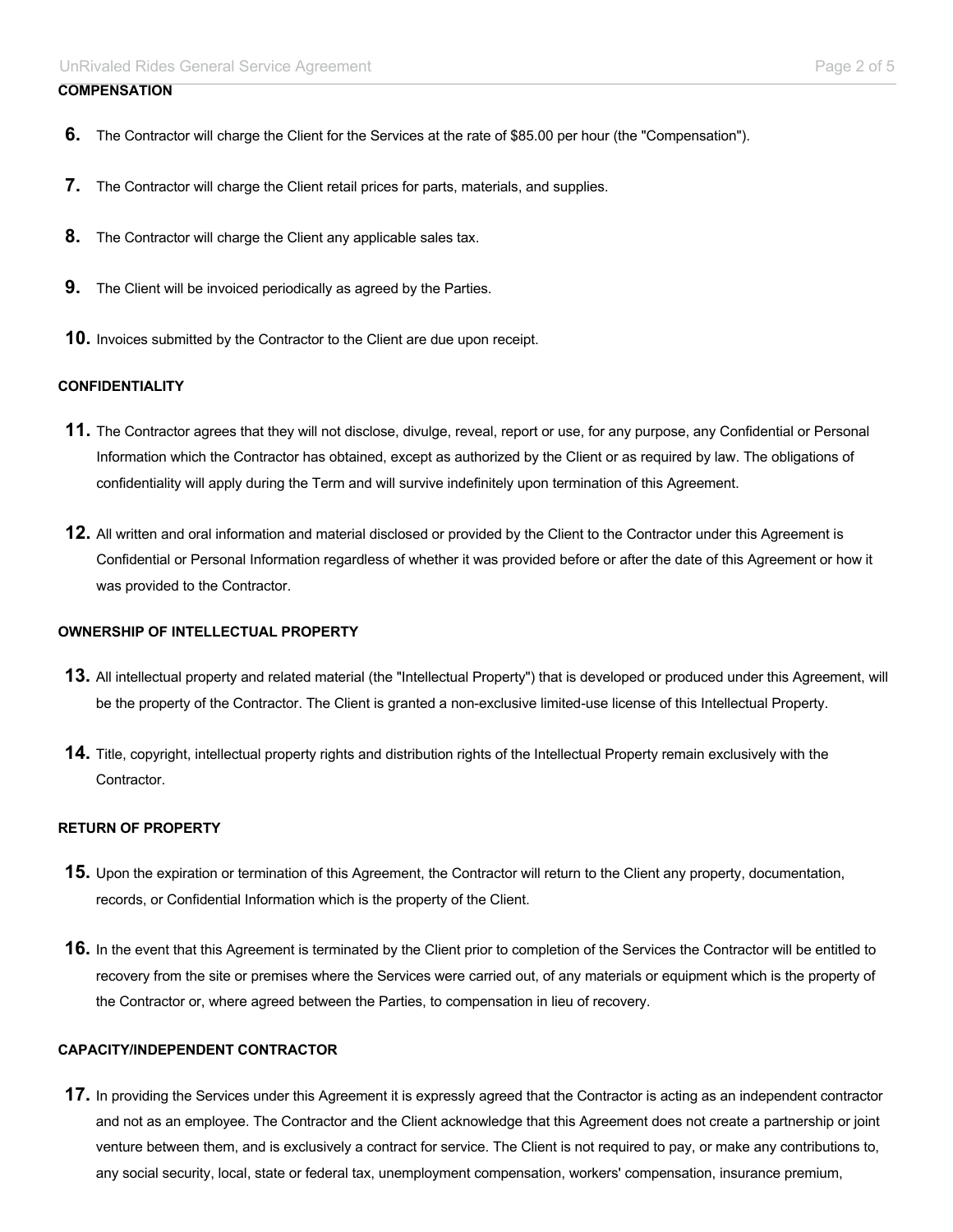profitsharing, pension or any other employee benefit for the Contractor during the Term. The Contractor is responsible for paying, and complying with reporting requirements for, all local, state and federal taxes related to payments made to the Contractor under this Agreement.

### **RIGHT OF SUBSTITUTION**

- **18.** Except as otherwise provided in this Agreement, the Contractor may, at the Contractor's absolute discretion, engage a third party sub-contractor to perform some or all of the obligations of the Contractor under this Agreement.
- **19.** In the event that the Contractor hires a sub-contractor:
	- the Contractor will pay the sub-contractor for its services and the Compensation will remain payable by the Client to the Contractor.
	- for the purposes of the indemnification clause of this Agreement, the sub-contractor is an agent of the Contractor.

#### **AUTONOMY**

**20.** Except as otherwise provided in this Agreement, the Contractor will have full control over working time, methods, and decision making in relation to provision of the Services in accordance with the Agreement. The Contractor will work autonomously and not at the direction of the Client. However, the Contractor will be responsive to the reasonable needs and concerns of the Client.

#### **EQUIPMENT**

**21.** Except as otherwise provided in this Agreement, the Contractor will provide at the Contractor's own expense, any and all tools, machinery, equipment, workwear and any other items or parts necessary to deliver the Services in accordance with the Agreement.

#### **NO EXCLUSIVITY**

**22.** The Parties acknowledge that this Agreement is non-exclusive and that either Party will be free, during and after the Term, to engage or contract with third parties for the provision of services similar to the Services.

#### **NOTICE**

**23.** All notices, requests, demands or other communications required or permitted by the terms of this Agreement will be given in writing via email and/or delivered to the Parties at the specified addresses.

#### **INDEMNIFICATION**

**24.** Except to the extent paid in settlement from any applicable insurance policies, and to the extent permitted by applicable law, each Party agrees to indemnify and hold harmless the other Party, and its respective directors, shareholders, affiliates, officers, agents, employees, and permitted successors and assigns against any and all claims, losses, damages, liabilities, penalties, punitive damages, expenses, reasonable legal fees and costs of any kind or amount whatsoever, which result from or arise out of any act or omission of the indemnifying party, its respective directors, shareholders, affiliates, officers, agents, employees, and permitted successors and assigns that occurs in connection with this Agreement. This indemnification will survive the termination of this Agreement.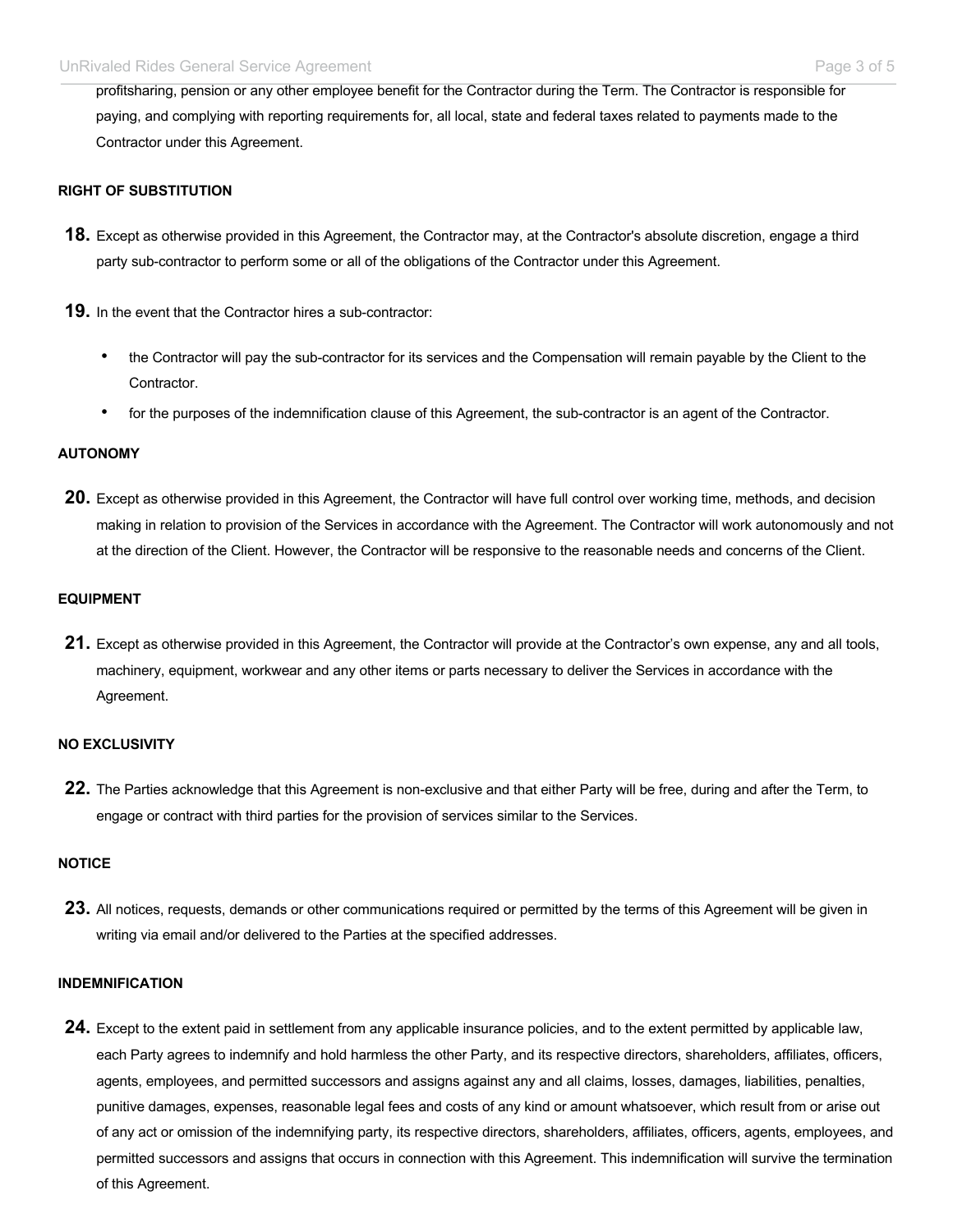# **ADDITIONAL CLAUSES**

- **25.** Client will provide registration and insurance, as required by state law, for each vehicle covered by this Agreement prior to commencement of work.
- **26.** Contractor is not responsible for personal items left in vehicles.
- **27.** Vehicle pickup and delivery will be billed using IRS standard mileage rate plus \$25 per hour.

#### **MODIFICATION OF AGREEMENT**

**28.** Any amendment or modification of this Agreement or additional obligation assumed by either Party in connection with this Agreement will only be binding if evidenced in writing signed by each Party or an authorized representative of each Party.

#### **ENTIRE AGREEMENT**

**29.** It is agreed that there is no representation, warranty, collateral agreement or condition affecting this Agreement except as expressly provided in this Agreement.

#### **ENUREMENT**

**30.** This Agreement will enure to the benefit of and be binding on the Parties and their respective heirs, executors, administrators and permitted successors and assigns.

# **GOVERNING LAW**

**31.** This Agreement will be governed by and construed in accordance with the laws of the State of Florida.

#### **SEVERABILITY**

**32.** In the event that any of the provisions of this Agreement are held to be invalid or unenforceable in whole or in part, all other provisions will nevertheless continue to be valid and enforceable with the invalid or unenforceable parts severed from the remainder of this Agreement.

#### **WAIVER**

**33.** The waiver by either Party of a breach, default, delay or omission of any of the provisions of this Agreement by the other Party will not be construed as a waiver of any subsequent breach of the same or other provisions.